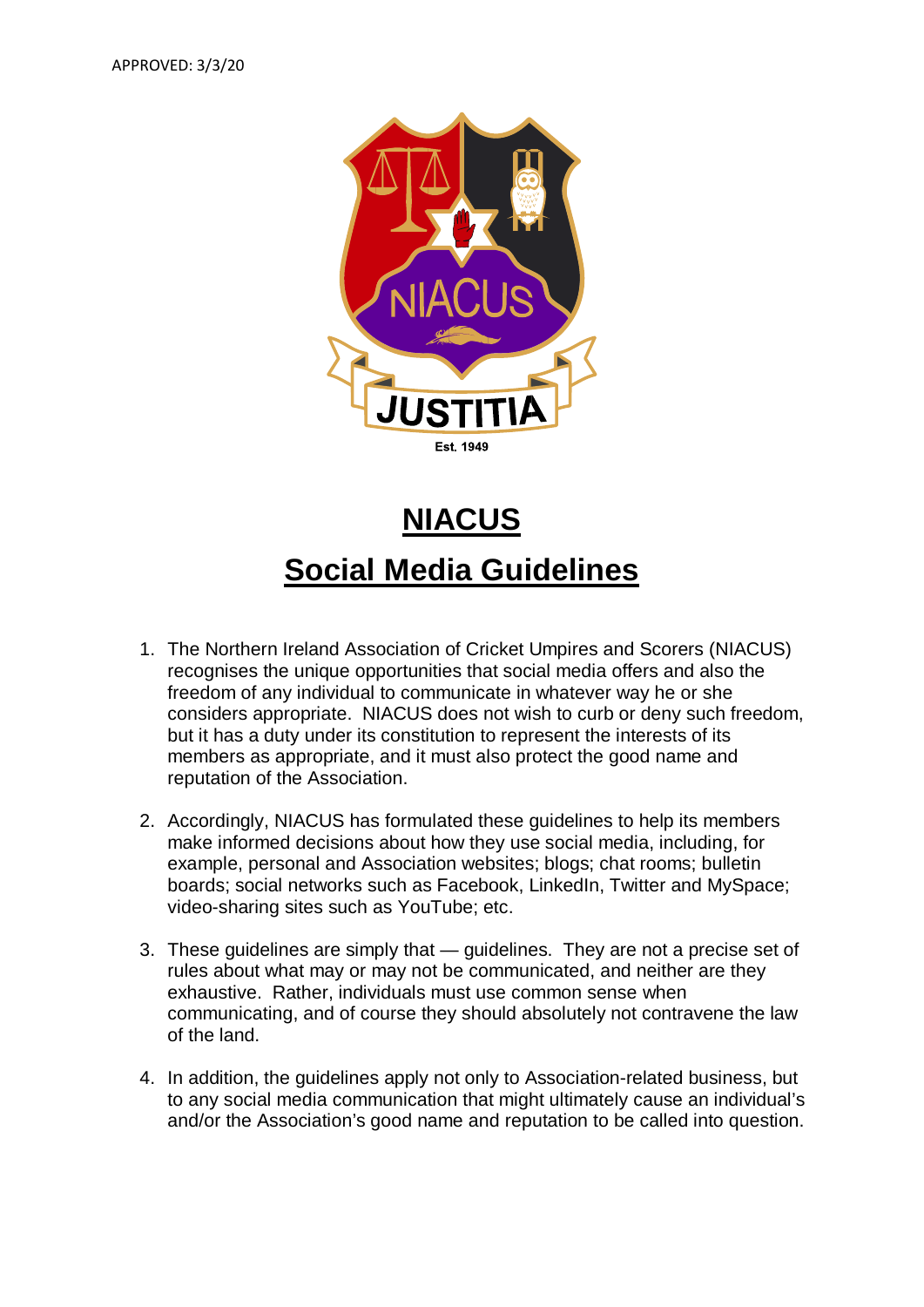- 5. It is very easy to communicate information and/or comments that, on the face of it, seem harmless. However, it may be that such information and/or comments could be interpreted in a way that was not intended, which in turn could cause difficulties for the Association and potentially the individual responsible for the communication.
- 6. All of us are personally responsible for what we communicate through social media and we should remember that what is published may be read by a considerable number of people over a long period of time. We should also be aware that, once something is published, there is very limited control over where the material might end up, and it is nearly impossible to delete the material once it has been published.
- 7. A good way of determining whether something is appropriate to communicate on social media is to ask yourself whether you could communicate your message to the person face to face. If the answer is no, then it should almost certainly not be communicated online.
- 8. All members of the Association should understand their responsibility to safeguard the good name and reputation of the Association, both on and off the field of play. They need to act responsibly at all times, including when using social media, and to ensure and uphold the professionalism, integrity and impartiality of themselves as individuals and the Association as a whole.
- 9. In upholding these guidelines, the Association expects its members to:
- a) Refrain from publishing potentially inflammatory, partial etc comments about other clubs, players or umpires and any controversial subjects;
- b) Avoid hostile or harassing communications, harassment being considered to include unwanted reference to a person`s race, sex, gender identity, national origin, colour, disability, age, sexual orientation, marital status, religion or any other status liable to cause offence;
- c) Identify all copyrighted or borrowed material with citations and links. When publishing direct paraphrased quotes, thoughts, ideas, photos or videos, give credit to the original publisher or author;
- d) Ensure that communications relating to activities such as drinking, gambling, politics, relationships, religion etc are appropriate;
- e) draw to the attention of an office holder and/or member of the Executive Committee any social media communications made by a member that they believe may contravene the spirit and content of these guidelines; and
- f) Not use social media while acting in their official capacity unless specifically requested by an office holder of the Association.
- 10.In any circumstance(s) where the Executive Committee considers that a communication is inappropriate and does not uphold the reputation of NIACUS or its members for professionalism, integrity and impartiality, the Committee will take appropriate action. That action may include disciplinary proceedings as provided for in the Association's constitution and that in turn